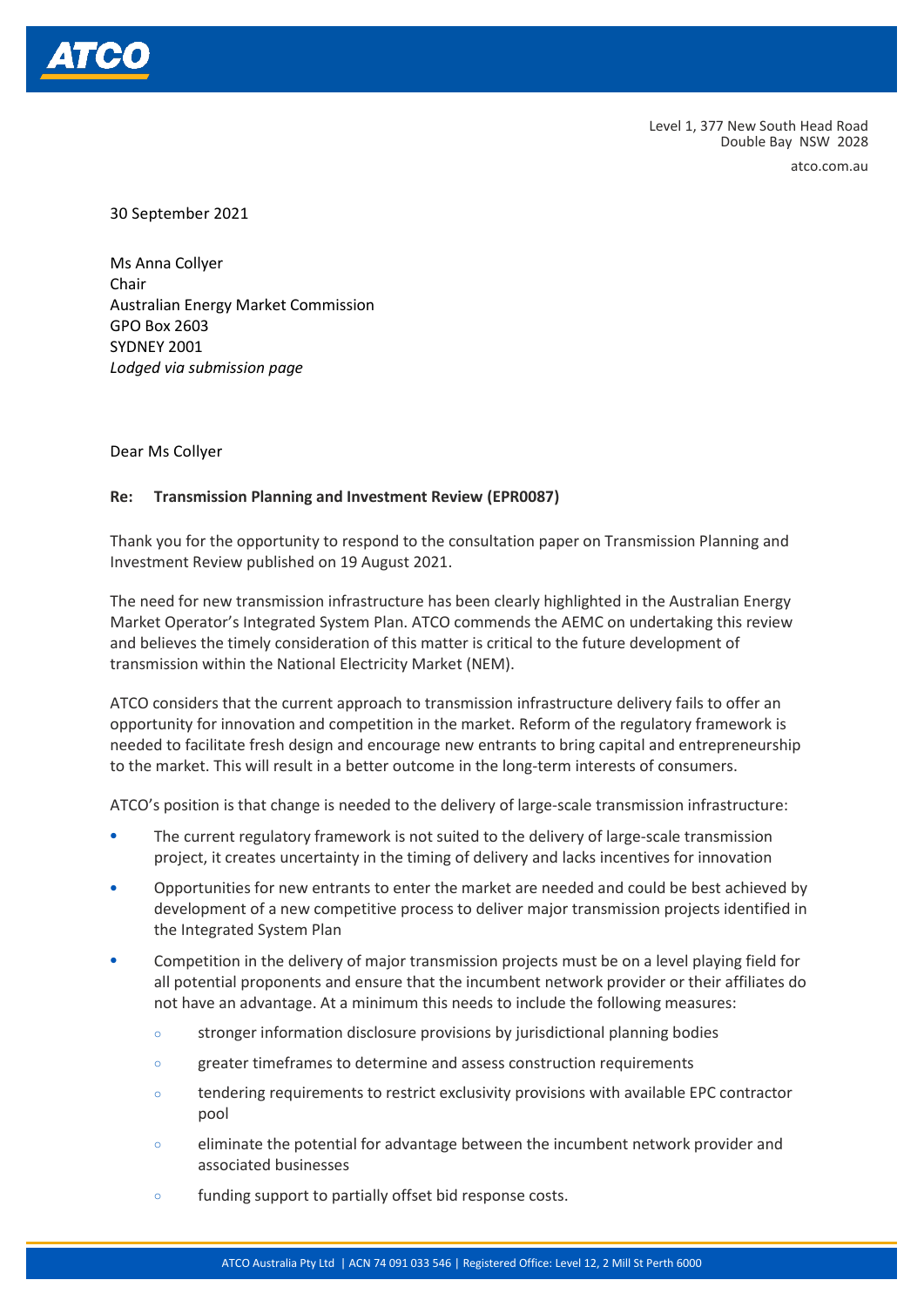These measures assist in balancing the competitive advantages that the incumbent transmission network service provider hold, while ensuring that competitive pressures between proponents deliver the best outcome for consumers.

ATCO has provided responses to select questions from the consultation paper in the attached.

#### **About ATCO**

Established in Canada in 1947 and now a \$22 billion global company, ATCO has a long history of partnering with communities and indigenous groups, energising industries, and delivering customer focussed infrastructure solutions.

With 60 years' experience in Australia - having entered the market in 1961 - ATCO understands the Australian environment and is a trusted, long-term partner of many large and respected Australian companies.

Leveraging a 70+ year legacy of power generation, transmission and distribution networks operation and maintenance in Canada, ATCO has been providing gas-fired power generation in Australia for more than 20 years and is actively investigating investments across the entire energy value chain, including renewable generation, transmission, distribution and storage infrastructure for the national electricity market. ATCO is eager to apply its international expertise and experience in electricity, natural gas, water, storage and structures to its continued operations across Australia.

Experienced in building, owning and operating pipeline infrastructure globally, ATCO has successfully managed the Western Australian natural gas distribution network since 2011, and will apply its global capability and know-how to expand into solutions across transmission, storage and processing. In mid-2020, ATCO was selected, as a partner to rebuild Puerto Rico's electricity system; with a plan to modernise and operate the system for the next 15 years.

ATCO has invested in alternative and renewable energy solutions for 30 years. ATCO will continue to respond to disruption in the energy sector through investing in a range of projects that utilise new technologies and business models to provide energy solutions for a low carbon future. Activities in this area include renewable generation, microgrids, storage and hydrogen.

ATCO is a global leader in providing modular solutions to the community; from regional mining developments through to urban infrastructure development and provides a diverse range of services and products throughout various markets in Australia.

Should you have any questions or would like to discuss our submission, please contact Ben Bolot, Executive General Manager Business Development on 0400 995 022.

Yours sincerely

**J.D. Patrick Creaghan** Managing Director & Chief Operating Officer

Att. ATCO response to AMEC Transmission Planning and Investment Review Submission Template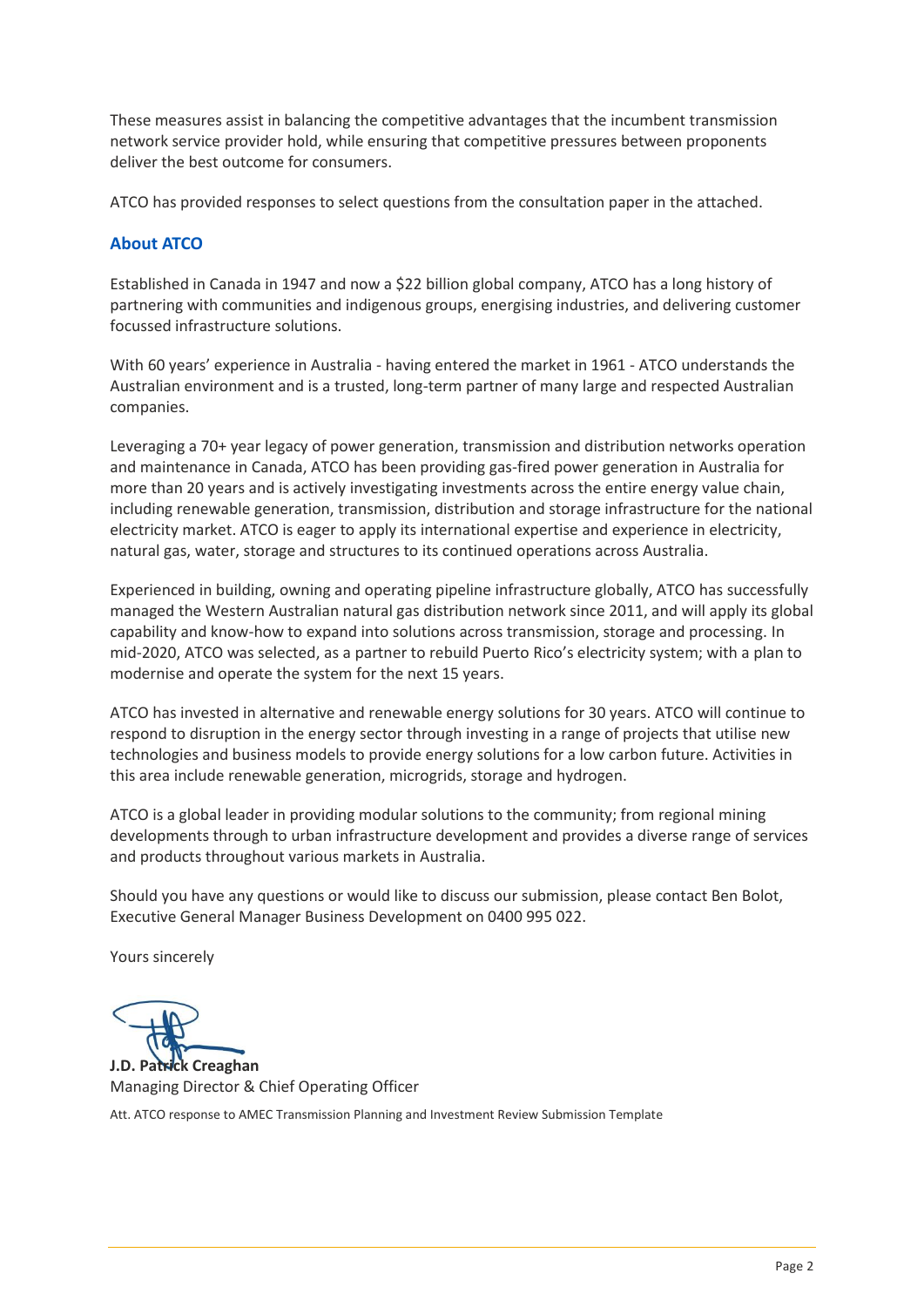# **SUBMISSION TO THE CONSULTATION PAPER-TRANSMISSION PLANNING AND INVESTMENT REVIEW**  STAKEHOLDER FEEDBACK TEMPLATE

The template below has been developed to enable stakeholders to provide their feedback on the questions posed in the consultation paper and any other issues that they would like to provide feedback on. The AEMC encourages stakeholders to use this template to provide feedback on issues raised. This template is not exhaustive and therefore stakeholders are encouraged to comment on any additional issues or suggest additional solutions. Stakeholders should not feel obliged to answer each question, but rather address those issues of particular interest or concern. Further context for the questions can be found in the consultation paper.

#### **SUBMITTER DETAILS**

| <b>ORGANISATION: ATCO Australia</b> |                    |
|-------------------------------------|--------------------|
| <b>CONTACT NAME:</b> Ben Bolot      |                    |
| <b>EMAIL:</b>                       | ben.bolot@atco.com |
| <b>PHONE:</b>                       | 0400 995 022       |
| <b>DATE</b>                         | 30 September 2021  |

#### **PROJECT DETAILS**

| <b>NAME OF RULE</b><br><b>CHANGE:</b>                   | Transmission Planning and Investment Review |  |
|---------------------------------------------------------|---------------------------------------------|--|
| <b>PROJECT CODE:</b>                                    | EPR0087                                     |  |
| <b>PROPONENT:</b>                                       | AEMC                                        |  |
| <b>SUBMISSION DUE</b> 30 September 2021<br><b>DATE:</b> |                                             |  |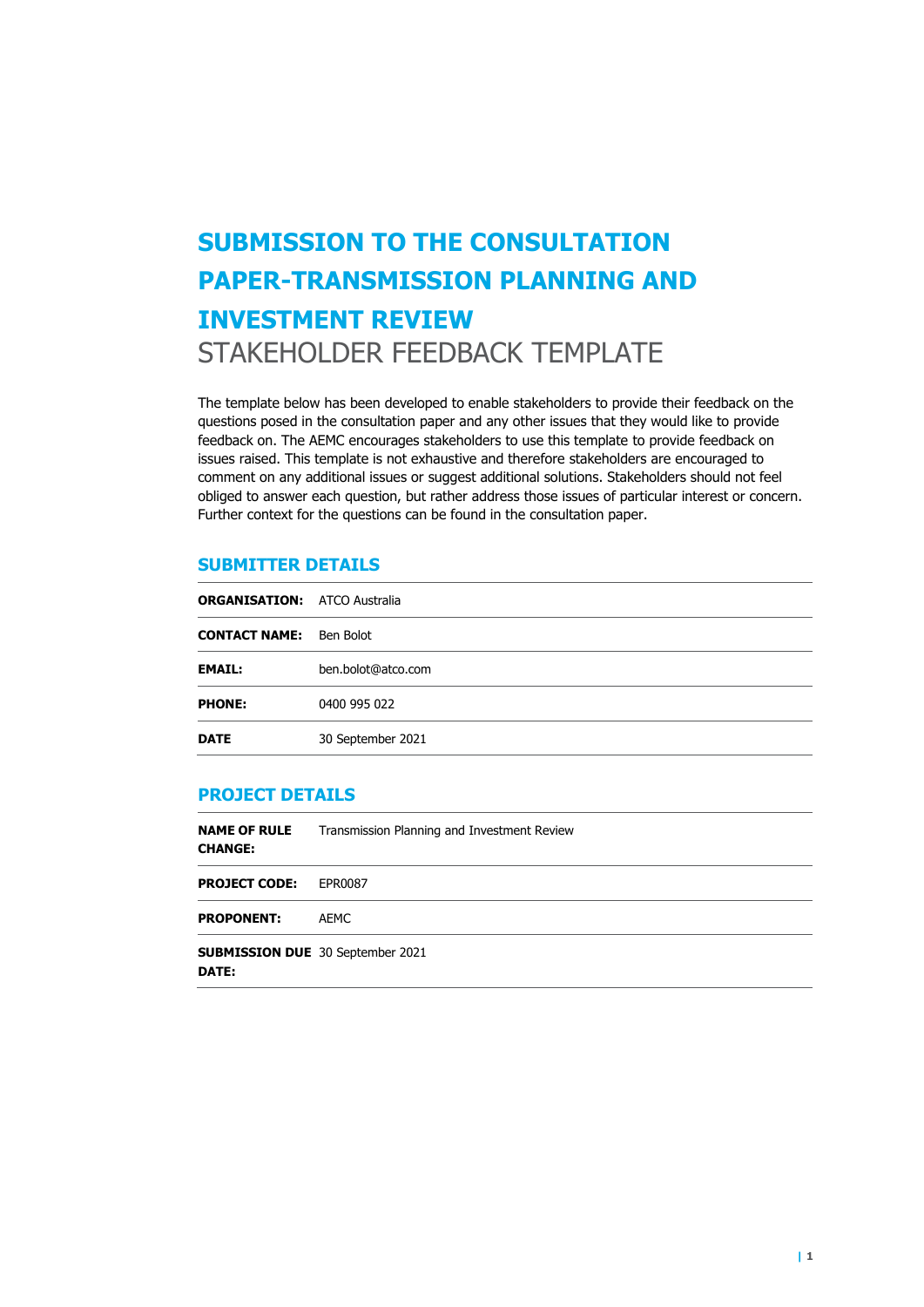### **INTRODUCTION**- ASSESSMENT CRITERIA

| 1. Do you agree with the Commission's proposed assessment framework for this<br>Review?                       |                                  |
|---------------------------------------------------------------------------------------------------------------|----------------------------------|
| 2. Are there any additional criteria the Commission should consider as a part of<br>its assessment framework? | Click or tap here to enter text. |

# **CHAPTER 3** – ISSUES IN THE REGULATORY FRAMEWORK AND PROCESSES FOR PLANNING OF MAJOR TRANSMISSION PROJECTS

| Implications of increased uncertainty for the ex-ante incentive-based regulatory framework |                                                                                                                                                                                                                                     |                                                                                                                                                                                                                                                                                                                                                                                                                                                                                               |
|--------------------------------------------------------------------------------------------|-------------------------------------------------------------------------------------------------------------------------------------------------------------------------------------------------------------------------------------|-----------------------------------------------------------------------------------------------------------------------------------------------------------------------------------------------------------------------------------------------------------------------------------------------------------------------------------------------------------------------------------------------------------------------------------------------------------------------------------------------|
|                                                                                            | 3. Do you agree with that the identified factors contribute to an increase to the<br>uncertainty surrounding major transmission projects, relative to BAU projects?<br>Are there other factors that should be taken into account?   | The factors contributing to uncertainity for transmission project have been well identified in the consultation<br>paper. ATCO agree's with the Commission's assessment that the level of uncertainity in the current<br>environment is unprecedented and scale of potential projects has not been delivered in recent times.                                                                                                                                                                 |
|                                                                                            |                                                                                                                                                                                                                                     | In addition to these uncertainities, ATCO also considers that the creation of new markets in response to the<br>changing energy landscape creates additional potential benefits that have not been previously comtemplated<br>in the regulatory framework.                                                                                                                                                                                                                                    |
|                                                                                            | 4. Do you consider that the current ex-ante incentive-based approach to<br>regulation is appropriate for major transmission projects? Why? Are there<br>opportunities to drive more efficient expenditure and operational outcomes? | ATCO considers that the current ex-ante incentive-based approach is best suited to business as usual<br>transmission projects, rather than the major transmission projects currently needed and identified in the<br>Integrated System Plan.                                                                                                                                                                                                                                                  |
|                                                                                            |                                                                                                                                                                                                                                     | The delivery of these major transmission projects is dependent on the incumbent Transmission Network<br>Service Provider (TNSP) and there is no requirement to ensure the project is delivered. Ambiguity in timing<br>has a flow on effect to other market participants and creates uncertainity for new investment decisions in a<br>range of areas, particularly renewable energy generation and energy storage.                                                                           |
|                                                                                            |                                                                                                                                                                                                                                     | ATCO considers that ex-ante incentive-based approach to regulation of major transmission projects needs<br>reform to balance the risks, costs and benefits for major transmission projects. Reform to this process will<br>help to ensure the timely delivery of these projects to the market and remove uncertainity on when the<br>project is actually delivered. Any upfront costs in establishing the new process, will be offset by savings<br>achieved through the competitive process. |
|                                                                                            |                                                                                                                                                                                                                                     | The current approach fails to encourage or incentivise innovation and competition within the market to<br>deliver solutions that are in the best long term interests of consumers. Going to market for the delivery of                                                                                                                                                                                                                                                                        |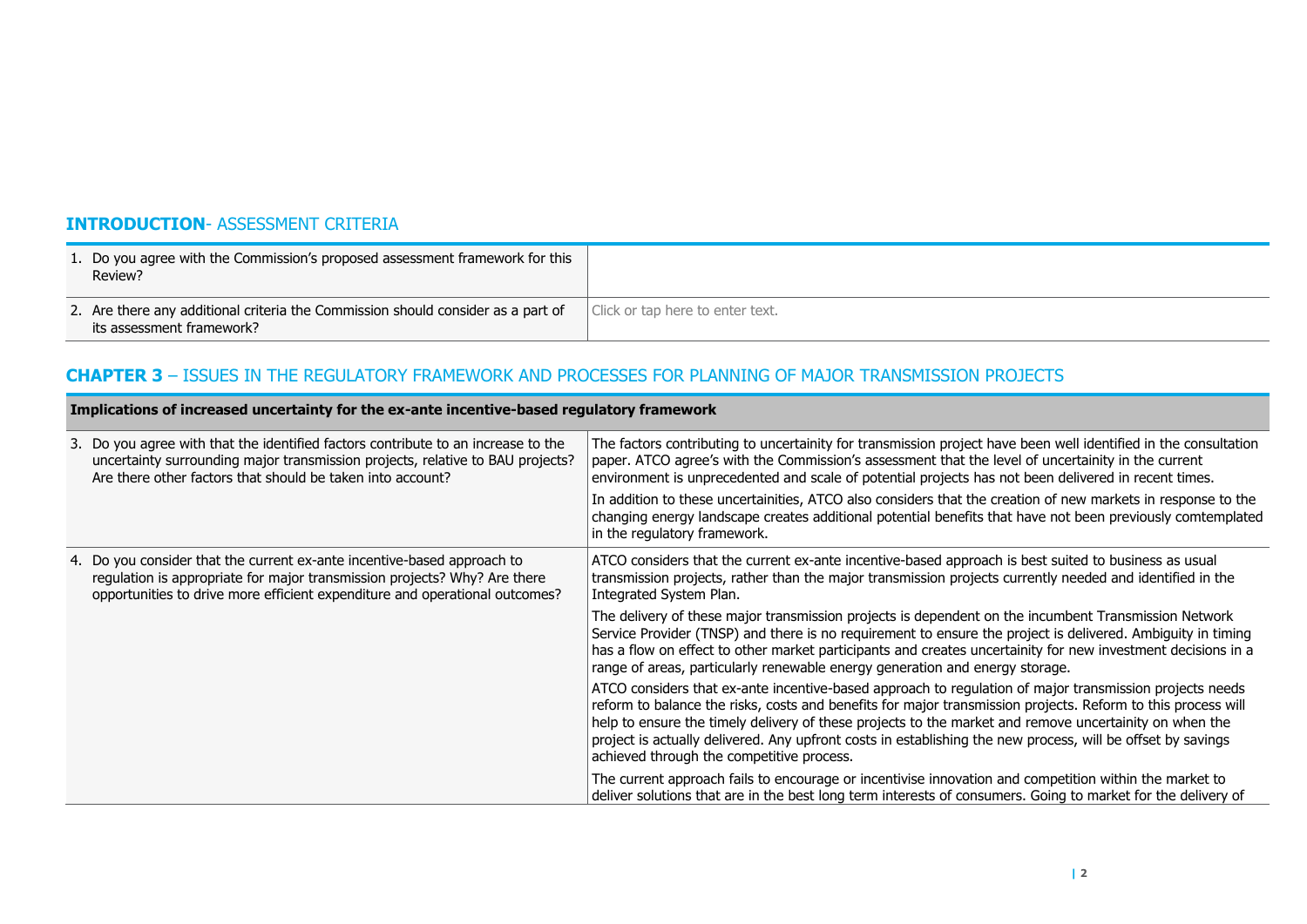|                                                                                                                                                                                                                                                                                                                                                                                                     | major transmission projects through a competitive process will attract investment into major projects and<br>ensure consumers have access to renewable energy. |  |
|-----------------------------------------------------------------------------------------------------------------------------------------------------------------------------------------------------------------------------------------------------------------------------------------------------------------------------------------------------------------------------------------------------|----------------------------------------------------------------------------------------------------------------------------------------------------------------|--|
| 5. Do you agree that the Review should take forward this issue as a priority<br>issue? If not, why?                                                                                                                                                                                                                                                                                                 | Yes, ATCO agrees this should be a priority issue                                                                                                               |  |
| Economic assessment of major transmission projects                                                                                                                                                                                                                                                                                                                                                  |                                                                                                                                                                |  |
| 6. Are there opportunities to streamline the economic assessments of ISP and<br>non-ISP projects without compromising their rigour? If so, how could the<br>framework be streamlined?                                                                                                                                                                                                               | Click or tap here to enter text.                                                                                                                               |  |
| 7. Do you agree that the RIT-T has a clearer value-add in relation to non-ISP<br>projects? If not, why?                                                                                                                                                                                                                                                                                             | Click or tap here to enter text.                                                                                                                               |  |
| 8. Do you agree that the Review should take forward this issue as a priority<br>issue? If not, why?                                                                                                                                                                                                                                                                                                 | Click or tap here to enter text.                                                                                                                               |  |
| <b>Benefits included in planning processes</b>                                                                                                                                                                                                                                                                                                                                                      |                                                                                                                                                                |  |
| 9. Are the benefits included in current planning processes sufficiently broad to<br>capture the drivers of major transmission investment? Does the scale and pace<br>of the NEM's energy transition necessitate inclusion of other classes of market<br>benefits or wider economic benefits? If so, what kind of other classes of<br>market benefits or wider economic benefits should be included? | Click or tap here to enter text.                                                                                                                               |  |
| 10. Are major transmission projects failing to satisfy economic assessments<br>because certain benefits (market or non-market) are not permitted to be<br>quantified?                                                                                                                                                                                                                               | Click or tap here to enter text.                                                                                                                               |  |
| 11. Are changes warranted to the manner in which carbon emissions inform<br>transmission planning and regulatory processes?                                                                                                                                                                                                                                                                         | Click or tap here to enter text.                                                                                                                               |  |
| 12. Do you agree that the Review should take forward this issue as a priority<br>issue? If not, why?                                                                                                                                                                                                                                                                                                | Click or tap here to enter text.                                                                                                                               |  |
| <b>Guidance on hard to monetise benefits</b>                                                                                                                                                                                                                                                                                                                                                        |                                                                                                                                                                |  |
| 13. What classes of market benefits are hard to monetise? Is there a way that<br>these benefits could be made easier to quantify?                                                                                                                                                                                                                                                                   | Click or tap here to enter text.                                                                                                                               |  |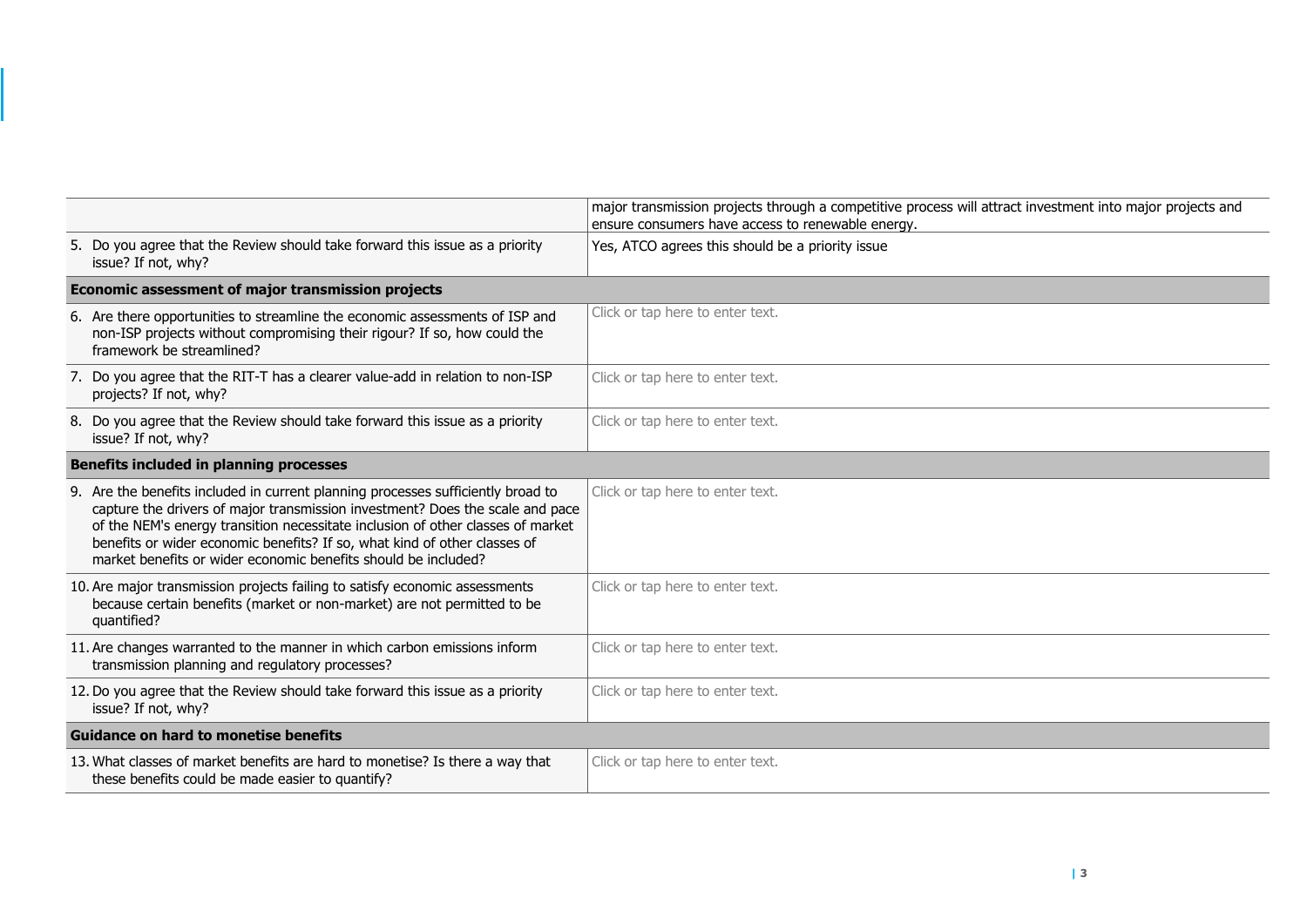| 14. Would guidance on hard to monetise benefits improve the timeliness at which<br>projects proceed through the regulatory process?                                                                                                                                | Click or tap here to enter text.                                                                                                                                                                                                                                                                                                                                                                                                                                                                                                                                                                                                                                                                                                                                                                                                                 |  |
|--------------------------------------------------------------------------------------------------------------------------------------------------------------------------------------------------------------------------------------------------------------------|--------------------------------------------------------------------------------------------------------------------------------------------------------------------------------------------------------------------------------------------------------------------------------------------------------------------------------------------------------------------------------------------------------------------------------------------------------------------------------------------------------------------------------------------------------------------------------------------------------------------------------------------------------------------------------------------------------------------------------------------------------------------------------------------------------------------------------------------------|--|
| 15. Do you agree that the Review should take forward this issue as a priority<br>issue? If not, why?                                                                                                                                                               | Click or tap here to enter text.                                                                                                                                                                                                                                                                                                                                                                                                                                                                                                                                                                                                                                                                                                                                                                                                                 |  |
| Market versus consumer benefits test                                                                                                                                                                                                                               |                                                                                                                                                                                                                                                                                                                                                                                                                                                                                                                                                                                                                                                                                                                                                                                                                                                  |  |
| 16. Do you consider that there are certain changes that have occurred in the<br>energy sector that warrant reconsidering the merits of a market versus<br>consumer benefits test? If yes, what are these changes and why do they<br>require revisiting this issue? | Click or tap here to enter text.                                                                                                                                                                                                                                                                                                                                                                                                                                                                                                                                                                                                                                                                                                                                                                                                                 |  |
| 17. Do you agree that the Review should take forward this issue as a priority<br>issue? If not, why?                                                                                                                                                               | Click or tap here to enter text.                                                                                                                                                                                                                                                                                                                                                                                                                                                                                                                                                                                                                                                                                                                                                                                                                 |  |
| <b>Treatment of non-network options</b>                                                                                                                                                                                                                            |                                                                                                                                                                                                                                                                                                                                                                                                                                                                                                                                                                                                                                                                                                                                                                                                                                                  |  |
| 18. Do you agree that there are barriers for non-network options in economic<br>assessments? If so, do you agree with the barriers identified? Are there any<br>further barriers? How should these barriers be addressed?                                          | Consideration of non-network options in economic assessments may also be affected by emerging markets<br>for specific network support services. For example, ATCO's Central West Pumped Hydro (CWPH) project, a<br>325MW pumped storage hydropower facility located in NSW has the potential to avoid \$100 million in<br>investment in synchronous condenser plant by the transmission network service provider and renewable<br>generators as it provides equivalent inertia and voltage support to $2 \times 150$ MVA synchronous condensers. The<br>use of CWPH to support renewable generators could provide a streamlined and cost-effective alternative to<br>satisfy system strength remediation requirements. Equal treatment of non-network solutions from all market<br>participatants will ensure efficient transmission investment. |  |
| 19. Do you agree that the Review should take forward this issue as a priority<br>issue? If not, why?                                                                                                                                                               | Click or tap here to enter text.                                                                                                                                                                                                                                                                                                                                                                                                                                                                                                                                                                                                                                                                                                                                                                                                                 |  |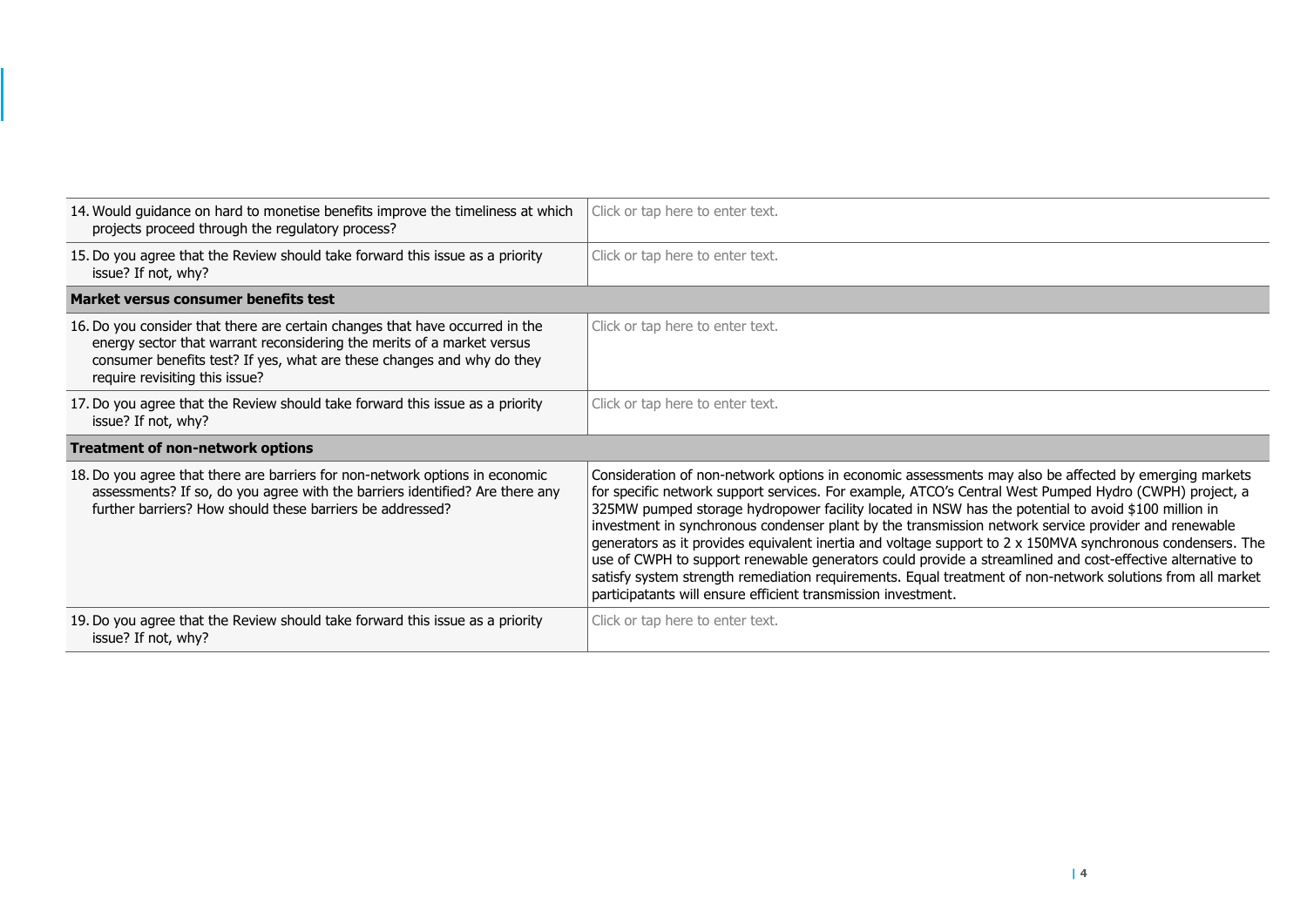## **CHAPTER 4** – ISSUES IN THE REGULATORY FRAMEWORK AND PROCESSES FOR TRANSMISSION INVESTMENT, FINANCING AND **DELIVERY**

| Balancing TNSP's exclusive right to build and own transmission projects                                                                                                                               |                                                                                                                                                                                                                                                                                                                                                                                                                                                                                                                                                                                                                                                                                                                                                        |
|-------------------------------------------------------------------------------------------------------------------------------------------------------------------------------------------------------|--------------------------------------------------------------------------------------------------------------------------------------------------------------------------------------------------------------------------------------------------------------------------------------------------------------------------------------------------------------------------------------------------------------------------------------------------------------------------------------------------------------------------------------------------------------------------------------------------------------------------------------------------------------------------------------------------------------------------------------------------------|
| 20. Are there features of financing infrastructure projects used in other sectors<br>that should be considered in the context of the efficient and timely delivery of<br>major transmission projects? | There are examples internationally of financing major transmission projects. For example, the tendering<br>process developed by the Alberta Electric System Operator (AESO) sought to move away from the traditional<br>cost of service model and adopted a flexible distribution of risk between consumers and the successful<br>proponent. <sup>1</sup> The design of the tendering process recognised constraints and developed a model that<br>encouraged innovation, competition and shared risks between the successful proponent and consumers. This<br>process also requires the applicant to demonstrate its existing financial capacity, its ability to access the debt<br>and equity markets and the terms and conditions of any financing. |
| 21. Should the delivery of transmission projects be made contestable? If not, why?                                                                                                                    | ATCO supports the delivery of transmission projects on a contestable basis as it will facilitate fresh design,<br>innovation, new capital and entrepreneurship to the market. The operation of competitive market forces will<br>justify the removal of the current RIT-T process and creates the environment to ensure that only prudent<br>and efficient costs are passed onto consumers.                                                                                                                                                                                                                                                                                                                                                            |
| 22. What options, other than changes to the right of TNSPs to provide regulated<br>transmission assets, could be considered to ensure timely investment and                                           | The development of a competitive process that is appropriate to the Australian context is to key to ensuring<br>timely investment and delivery of major transmission projects.                                                                                                                                                                                                                                                                                                                                                                                                                                                                                                                                                                         |
| delivery of major transmission projects?                                                                                                                                                              | The Australian Energy Regulator (AER) commissioned HoustonKemp to report on different models to deliver<br>transmission contestable projects. ATCO supports the detailed examination of the "Sponsor" model<br>considered by HoustonKemp in their August 2020 report to the Australian Energy Regulator. <sup>2</sup> This model<br>reflects the competitive process developed by the Alberta Electric System Operator (AESO) where the<br>successful bidder designs, builds, finances, owns, operates and maintains significant transmission<br>infrastructure.                                                                                                                                                                                       |
|                                                                                                                                                                                                       | The risk allocation model under a contestable process will need to be carefully considered to ensure that<br>risks are borne by the party that is best placed to manage the risk. The risk allocatrion model will need to                                                                                                                                                                                                                                                                                                                                                                                                                                                                                                                              |

<sup>1</sup> More information available at: https://www.aeso.ca/grid/competitive-process/<br>2 HoustonKemp, Requilatory treatment of large, discrete electricity transmission is

<sup>2</sup> HoustonKemp, Regulatory treatment of large, discrete electricity transmission investments, 19 August 2020, Available from: https://www.aer.gov.au/system/files/HoustonKemp%20-%20Regulatory%20treatment%20of%20large%20transmission%20investments%20- %20August%202020%2811698947.1%29.pdf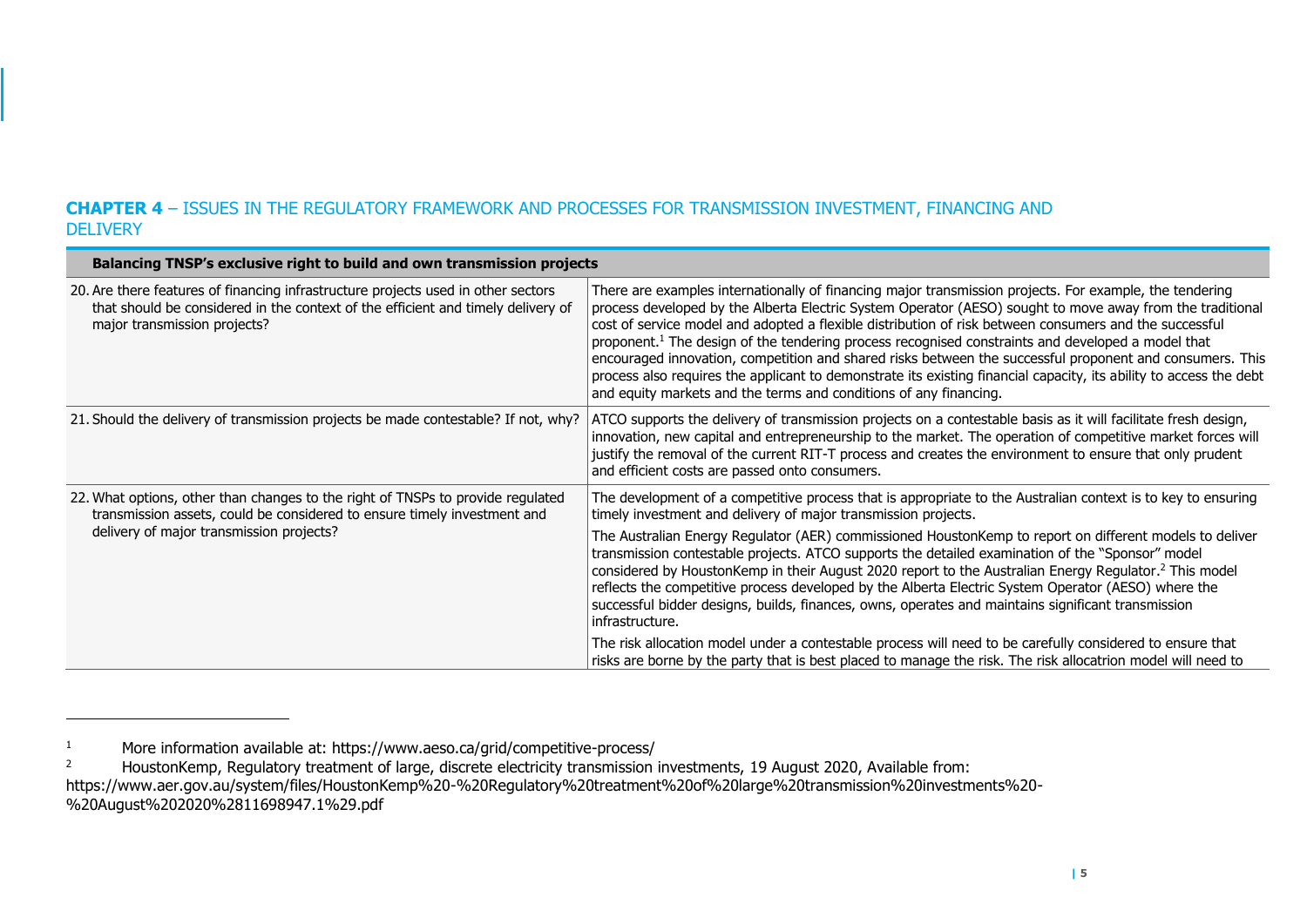|                                                                                                                                                                                            | consider all aspects that will affect a transmission project. For example, environment approvals, line routes<br>and land acquisition, ground conditions, foreign exchange, inflation, weather etc                                                                                                                                                                                                                                                                                                                                                                                                                                                |  |
|--------------------------------------------------------------------------------------------------------------------------------------------------------------------------------------------|---------------------------------------------------------------------------------------------------------------------------------------------------------------------------------------------------------------------------------------------------------------------------------------------------------------------------------------------------------------------------------------------------------------------------------------------------------------------------------------------------------------------------------------------------------------------------------------------------------------------------------------------------|--|
|                                                                                                                                                                                            | In addition to consideration of the contestable process model, it is important that there are measures to<br>ensure a level playing field and that there are incentives for new entrants to participate in any contestable<br>process. At a minimum this needs to include consideration of the following:                                                                                                                                                                                                                                                                                                                                         |  |
|                                                                                                                                                                                            | stronger information disclosure provisions by jurisdictional planning bodies<br>greater timeframes to determine and assess construction requirements<br>tendering requirements to restrict exclusivity provisions with available EPC contractor pool<br>eliminate the potential for advantage between the incumbent network provider and associated<br>businesses<br>funding support to partially offset bid response costs.                                                                                                                                                                                                                      |  |
| 23. Do you agree that the Review should take forward this issue as a priority<br>issue? If not, why?                                                                                       | This issue should be a key priority and presents a significant opportunity to ensure that ajor transmission<br>projects are delivered at a priudent and efficient costs to the long term benefit of consumers.                                                                                                                                                                                                                                                                                                                                                                                                                                    |  |
| <b>Treatment of of 'early works'</b>                                                                                                                                                       |                                                                                                                                                                                                                                                                                                                                                                                                                                                                                                                                                                                                                                                   |  |
| 24. Do stakeholders seek further clarity on the meaning of preparatory activities<br>and early works?                                                                                      | The role of early and preparatory works in reducing project uncertainity is important. New entrants are<br>significantly disadvantaged in conducting early and prepartory works by having no means of cost recovery or<br>access to all of the information that may be needed for this work. Ensuring that all stakeholders have access<br>to the same information would help to level the playing field by providing all proponents have transparency.<br>In ATCO's view preparatory or early works need to be conducted independent of the incumbent TNSP to<br>ensure all parties have equal access to information revealed through this work. |  |
| 25. Should the Commission consider how the costs of early works can be<br>recovered?                                                                                                       | ATCO considers that this should be a consideration for the Commission, with the recovery of early works not<br>limited to the incumbent TNSP and avenues for other proponents to recover costs explored. Bid cost<br>recovery should be considered to ensure that reimbursement of costs is included in response.                                                                                                                                                                                                                                                                                                                                 |  |
| 26. Do you agree that the Review should take forward this issue as a priority<br>issue? If not, why?                                                                                       | ATCO agrees that the treatment of early works and cost recovery of these works should be considered a<br>priority issue for the Review.                                                                                                                                                                                                                                                                                                                                                                                                                                                                                                           |  |
| Processes for jurisdictional environmental and planning approval                                                                                                                           |                                                                                                                                                                                                                                                                                                                                                                                                                                                                                                                                                                                                                                                   |  |
| 27. Would additional clarity on cost recovery arrangements for preparatory<br>activities or early work improve a TNSP's ability to meet jurisdictional<br>requirements in a timely manner? | Click or tap here to enter text.                                                                                                                                                                                                                                                                                                                                                                                                                                                                                                                                                                                                                  |  |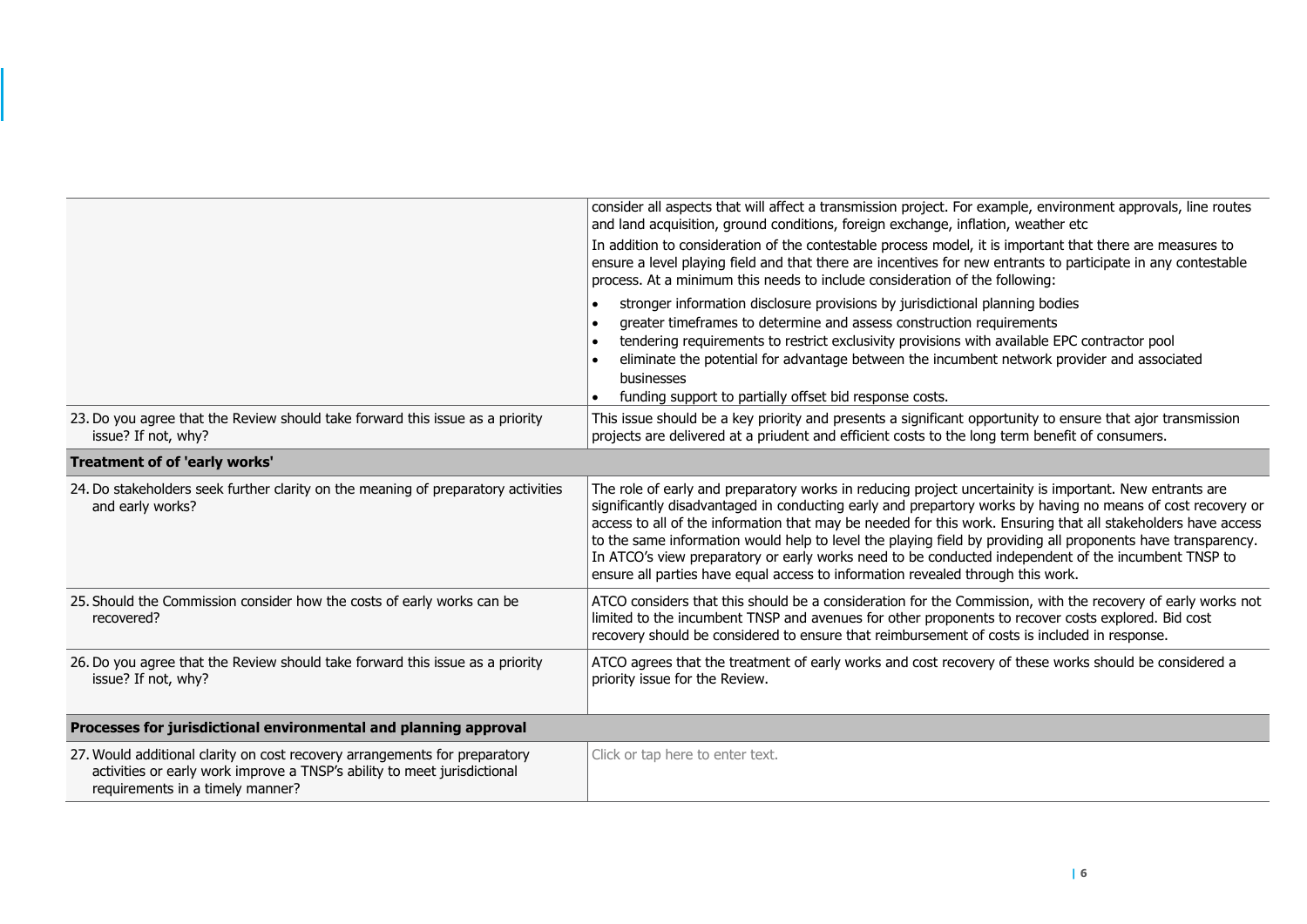| 28. Do jurisdictional planning and environmental requirement intersect with the<br>national transmission planning and investment frameworks in ways that are<br>not discussed above and may require further consideration? | Click or tap here to enter text. |
|----------------------------------------------------------------------------------------------------------------------------------------------------------------------------------------------------------------------------|----------------------------------|
| 29. Do you agree that the Review should take forward this issue as a priority<br>issue? If not, why?                                                                                                                       | Click or tap here to enter text. |

#### **OTHER COMMENTS**

| 30. Please provide any further comment relating to issues discussed in the<br>chapters 1-4 of the consultation paper.                                               | The lack of transmission investment is constraining growth in the energy market. While the market is<br>experiencing rapid change, the drivers of this change are not being taken into sufficient consideration in the<br>current planning processes. Consumers are unable to reap the full benefits of new renewable energy<br>sources, as these wider economic benefits are not captured and incorporated into investment decisions.<br>Consideration of factors such as unlocking greater renewable energy generation, energy storage, market<br>benefits, stimulating local jobs, regional growth and environmental, social and governance are impacting on<br>the investment environment and policy framework for the energy market. The full benefit of alternative<br>delivery models for transmission projects are unable to be considered and potential community benefits<br>overlooked, for example through indigenous ownership. There is a need for flexibility to consider the<br>influence of wider economic benefits in the timing and delivery of major transmission projects to allow<br>consumers access to the range of benefits unlocked by investment decisions. |
|---------------------------------------------------------------------------------------------------------------------------------------------------------------------|----------------------------------------------------------------------------------------------------------------------------------------------------------------------------------------------------------------------------------------------------------------------------------------------------------------------------------------------------------------------------------------------------------------------------------------------------------------------------------------------------------------------------------------------------------------------------------------------------------------------------------------------------------------------------------------------------------------------------------------------------------------------------------------------------------------------------------------------------------------------------------------------------------------------------------------------------------------------------------------------------------------------------------------------------------------------------------------------------------------------------------------------------------------------------------------|
| 31. Please discuss any further issues the Commission should take forward in this<br>review in relation to topics covered in chapters 1-4 of the consultation paper. | Click or tap here to enter text.                                                                                                                                                                                                                                                                                                                                                                                                                                                                                                                                                                                                                                                                                                                                                                                                                                                                                                                                                                                                                                                                                                                                                       |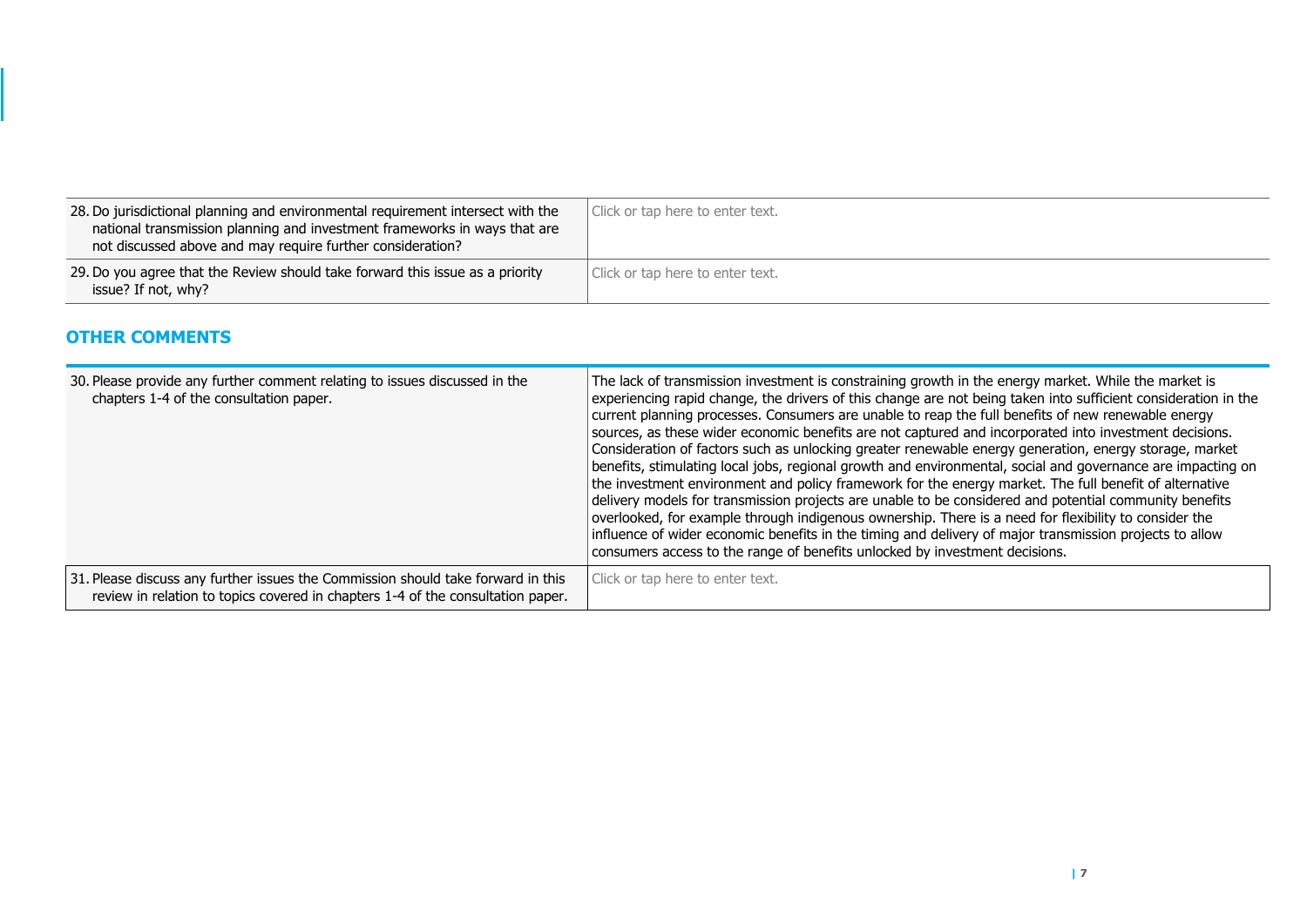# **TEMPLATE FOR MATERIAL CHANGE IN NETWORK INFRASTRUCTURE PROJECT COSTS RULE CHANGE REQUEST**

# **CHAPTER 5** – MATERIAL CHANGE IN NETWORK INFRASTRUCTURE PROJECT COSTS RULE CHANGE REQUEST

| Who should decide whether whether the RIT-T must be reapplied?                                                                                                                                          |                                  |  |
|---------------------------------------------------------------------------------------------------------------------------------------------------------------------------------------------------------|----------------------------------|--|
| 32. Should this decision remain the responsibility of the proponent or should it be a Click or tap here to enter text.<br>matter for the AER? Why?                                                      |                                  |  |
| 33. If the decision remains with the proponent, should the AER have the right to<br>test that opinion?                                                                                                  | Click or tap here to enter text. |  |
| <b>Cost thresholds</b>                                                                                                                                                                                  |                                  |  |
| 34. Should the NER include a requirement to reapply the RIT, or update analysis,<br>when costs increase above specified thresholds? If so, do you have a view as<br>to what those thresholds should be? | Click or tap here to enter text. |  |
| 35. Do you consider this requirement should apply to all RIT projects or only those<br>above a particular cost threshold/s? If so, do you have a view as to what the<br>threshold/s should be?          | Click or tap here to enter text. |  |
| 36. Do you have any views regarding the suggested alternative "decision rule"<br>approach?                                                                                                              | Click or tap here to enter text. |  |
| 37. Should updated project cost data be provided to AEMO to help improve the<br>accuracy of the ISP?                                                                                                    | Click or tap here to enter text. |  |
| 38. Do you have any other suggestions regarding alternative ways to manage cost<br>increases?                                                                                                           | Click or tap here to enter text. |  |
| Requirements when reapplying the RIT                                                                                                                                                                    |                                  |  |
| 39. Should the requirement to reapply the RIT be more targeted?                                                                                                                                         | Click or tap here to enter text. |  |
| 40. Should any additional analysis and modelling that is required to be undertaken<br>be published and subject to public consultation?                                                                  | Click or tap here to enter text. |  |